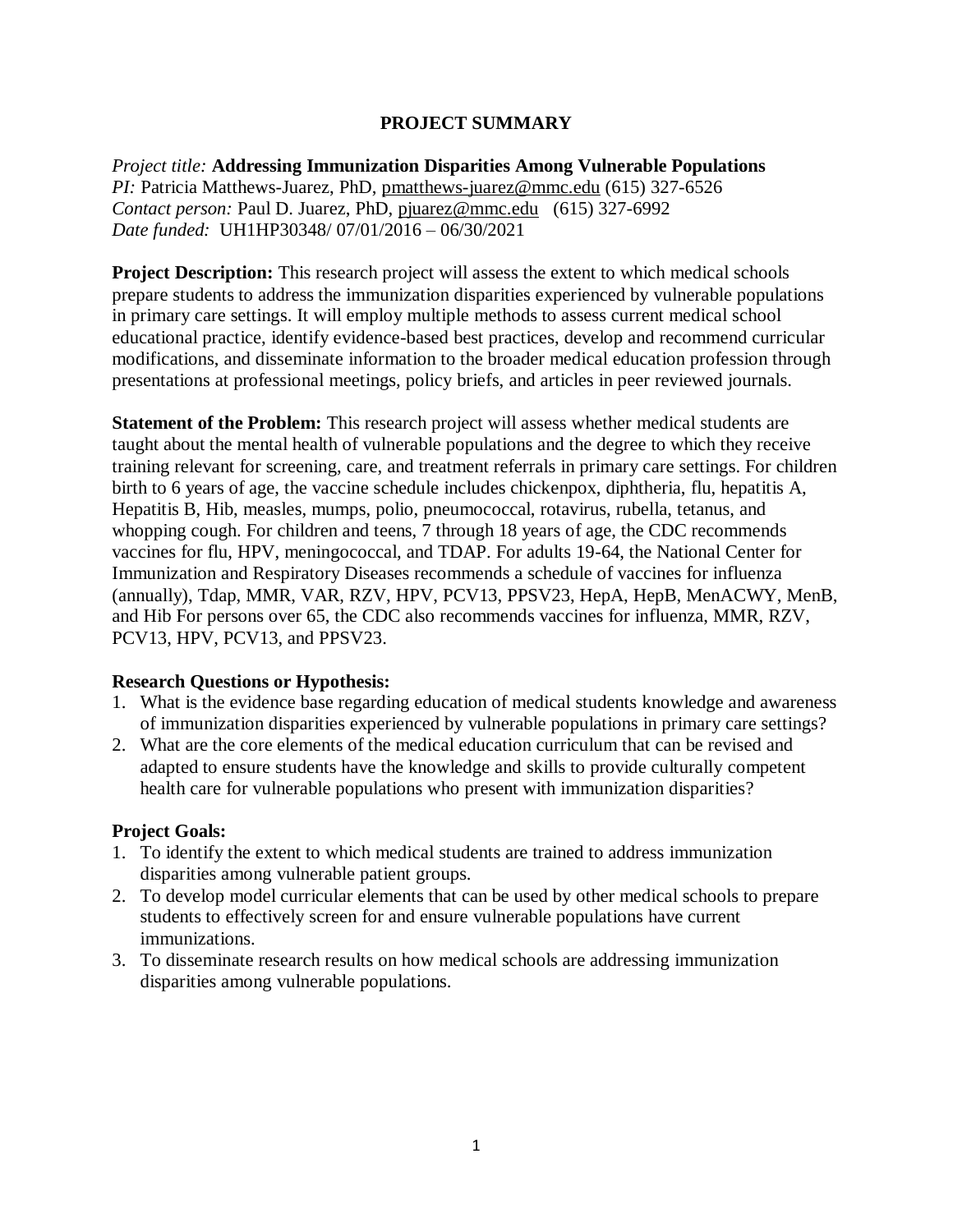### **RESEARCH DESCRIPTION**

### **Title: Addressing Immunization Disparities Among Vulnerable Populations**

#### **Statement of the Problem.**

Disparities in health care access and quality create barriers for vulnerable populations that increase risk for adverse health outcomes. Unique circumstances and barriers encountered by persons who are lesbian, gay, bisexual and transgender (LGBT), homeless, and/or migrant farmworkers may decrease their likelihood of completing the schedule of childhood and adult vaccines, increasing their risk of infectious disease and of infecting others. The Advisory Committee on Immunization Practices (ACIP) has designed a vaccination schedule to protect young children, teens, and adults before they are likely to be exposed to potentially serious diseases and when they are most vulnerable to serious infections.

#### **Project Description and Policy Relevance.**

The purpose of this study is to identify whether and/or how medical students are being taught to recognize and address the challenges encountered by vulnerable populations in completing the schedule of childhood and adult immunizations. This research project will assess the extent to which medical schools prepare students to address the needs of vulnerable populations in obtaining vaccinations in primary care settings. It will employ multiple methods to assess current medical school educational practice, identify evidence-based best practices, identify, develop and recommend curricular modules, and disseminate information to the broader medical education profession through presentations at professional meetings, policy briefs, publication of articles, and through social media.

Homeless and LGBT persons and migrant farm workers are at higher risk for morbidity and mortality from both chronic and episodic illness than the general population. Few data are available on the prevalence of these conditions and uptake of vaccination for prevention. The unique conditions and circumstances encountered by these vulnerable populations can serve as obstacles to completing the recommended childhood and adult vaccination schedules, exposing them, and people they come into contact with increased risk for contracting infectious, yet preventable diseases.

## **Target Populations**

- LGBTQ
- Persons experiencing homelessness
- Migrant farmworkers

#### **Research Questions or Hypothesis:**

- What is the evidence base regarding education of medical students being trained to meet the unique immunization challenges experienced by vulnerable populations?
- What are the core elements of the medical educational curriculum that can be revised and adapted to ensure students have the knowledge and skills to provide culturally competent health care for vulnerable populations who need age specific immunizations?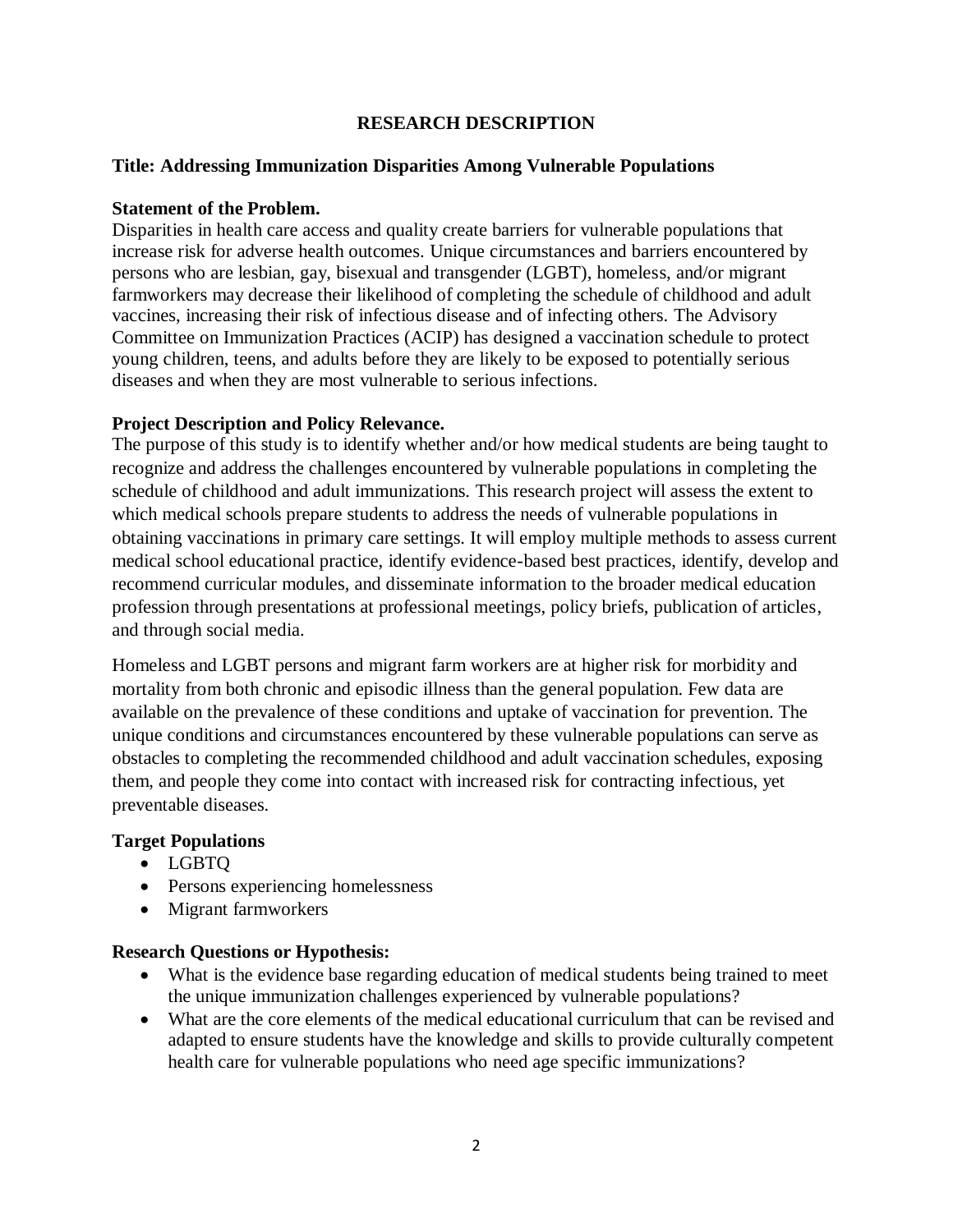## **Project Goals:**

- To conduct a survey in collaboration with national partners to identify the extent to which medical students are trained to address immunization disparities among persons who identify as LGBTQ or are migrant farm workers or homeless.
- To develop model curricular elements that can be used by other medical schools to prepare students to effectively address immunization disparities among vulnerable populations.
- To disseminate research results on how medical schools are addressing immunization disparities for vulnerable populations to a graduate medical education audience.

# **WORK PLAN**

## **GOAL 1: To conduct a survey in collaboration with national partners to assess the extent to which patients who are LGBTQ, experiencing homelessness, or are migrant farmworkers receive recommended immunizations and barriers to receiving them.**

### Methodology

 We will work with our consultants, the Fenway Institute, the Migrant Clinicians Network, and the National Health Care for the Homeless Council to develop and administer a survey to assess the extent to which health care providers seek to ensure that vulnerable populations have CDC recommended immunizations across the life course and to identify barriers to success.

#### Analysis

 Survey results will be analyzed to identify the levels of recommended immunizations achieved by vulnerable populations across the life course and barriers to receiving them.

#### Anticipated Product

- Data driven recommendations will be disseminated through a minimum of two scholarly presentations on how medical schools prepare students to address immunization disparities among vulnerable populations in primary care settings.
- A minimum one article for publication will be published in a peer reviewed journal on the role of medical schools to teach students about immunization disparities among vulnerable populations.

### **PROJECT GOAL 2: To develop model curricular elements that can be used by medical schools to prepare students to effectively address immunization disparities among health care for vulnerable populations.**

#### Methodology

- Recommendations of national medical organizations on addressing immunization disparities among vulnerable populations will be reviewed.
- Monthly video-conferences with CoP members and national partners to develop the framework for designing a curriculum to teach students to identify and respond to immunization disparities encountered by vulnerable populations.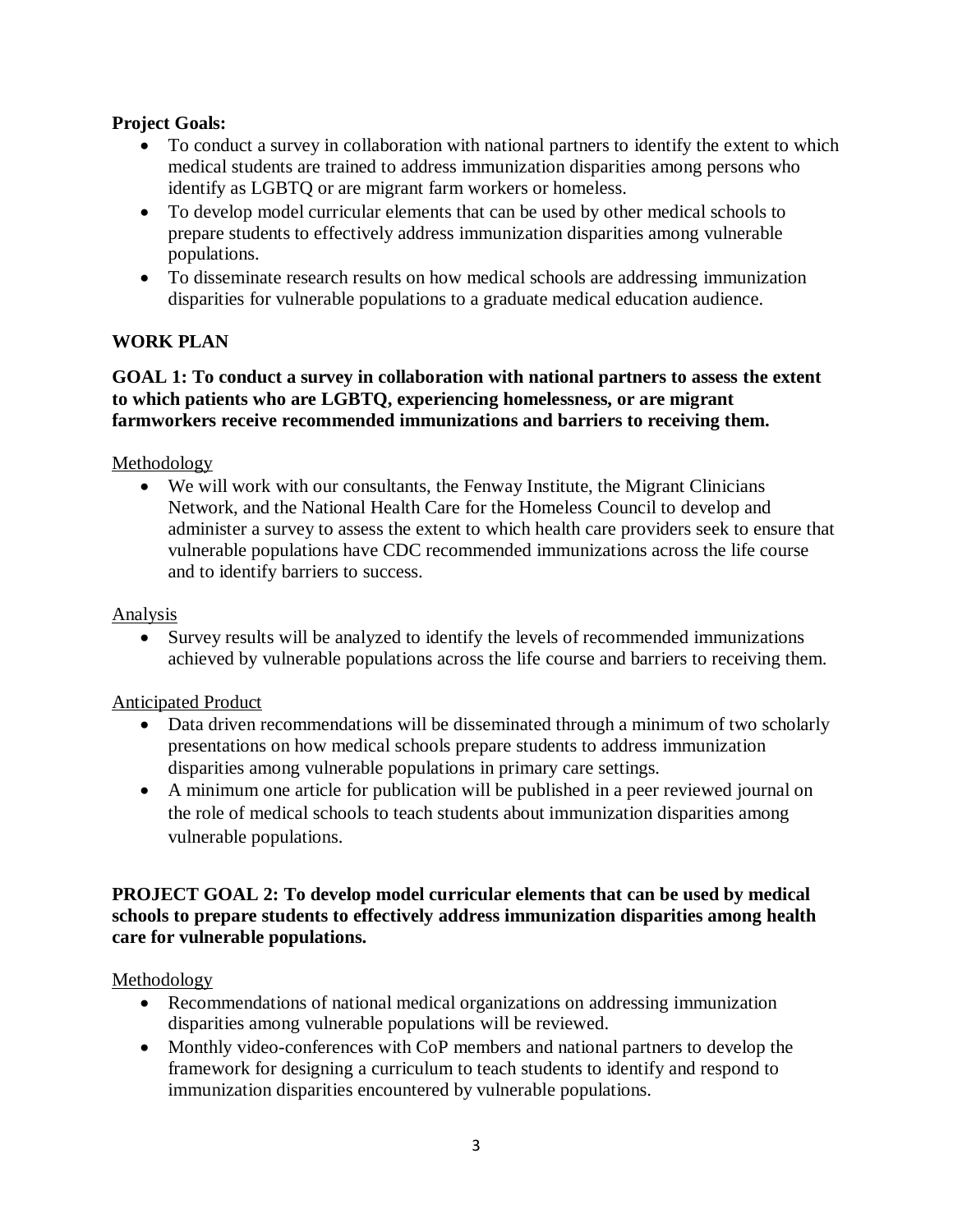- Members of vulnerable populations will be engaged in the design of more effective medical education curriculum that addresses immunization disparities.
- The immunization curriculum modules will be implemented in targeted medical school and residency training programs.

# Analysis

- A pre/post test will be developed and used to assess changes in knowledge and attitudes of medical students and residents in addressing immunization disparities among vulnerable populations.
- Standardized patients will be trained to participate in the clinical assessment of medical student performance in addressing immunization disparities among vulnerable populations. .

# Anticipated Product

- A policy brief and other scholarly products will be disseminated to medical education professionals on how medical schools are addressing immunization disparities in their curricula;
- Technical assistance will be provided to other medical schools on how to modify their curriculum to better address immunization disparities experienced by vulnerable populations.

Limitations

- Medical schools and residency programs may be resistant to additional curriculum demands
- Medical schools and residency programs may not prioritize teaching students and residents about immunization disparities experienced by vulnerable populations.

# **PROJECT GOAL 3: To broadly disseminate research findings and curriculum products on addressing immunization disparities among academic, clinical, and advocacy organizations**

Methodology

- A repository of existing best practices in teaching medical student to address immunization disparities experienced by vulnerable populations will be established and maintained.
- Curricular units will be mapped to the Medbiquitous *Curriculum Inventory Working Group Standardized Instructional and Assessment Methods and Resource Types.*
- Social media will be used to broadly disseminate research findings and curriculum products in addressing immunization disparities among vulnerable populations.
- Policy briefs on inclusion of addressing immunization disparities among vulnerable populations will be submitted to a minimum of eight national and regional medical education and health professions organizations.

Analysis

 The number of social media impressions of research and curricular products will be monitored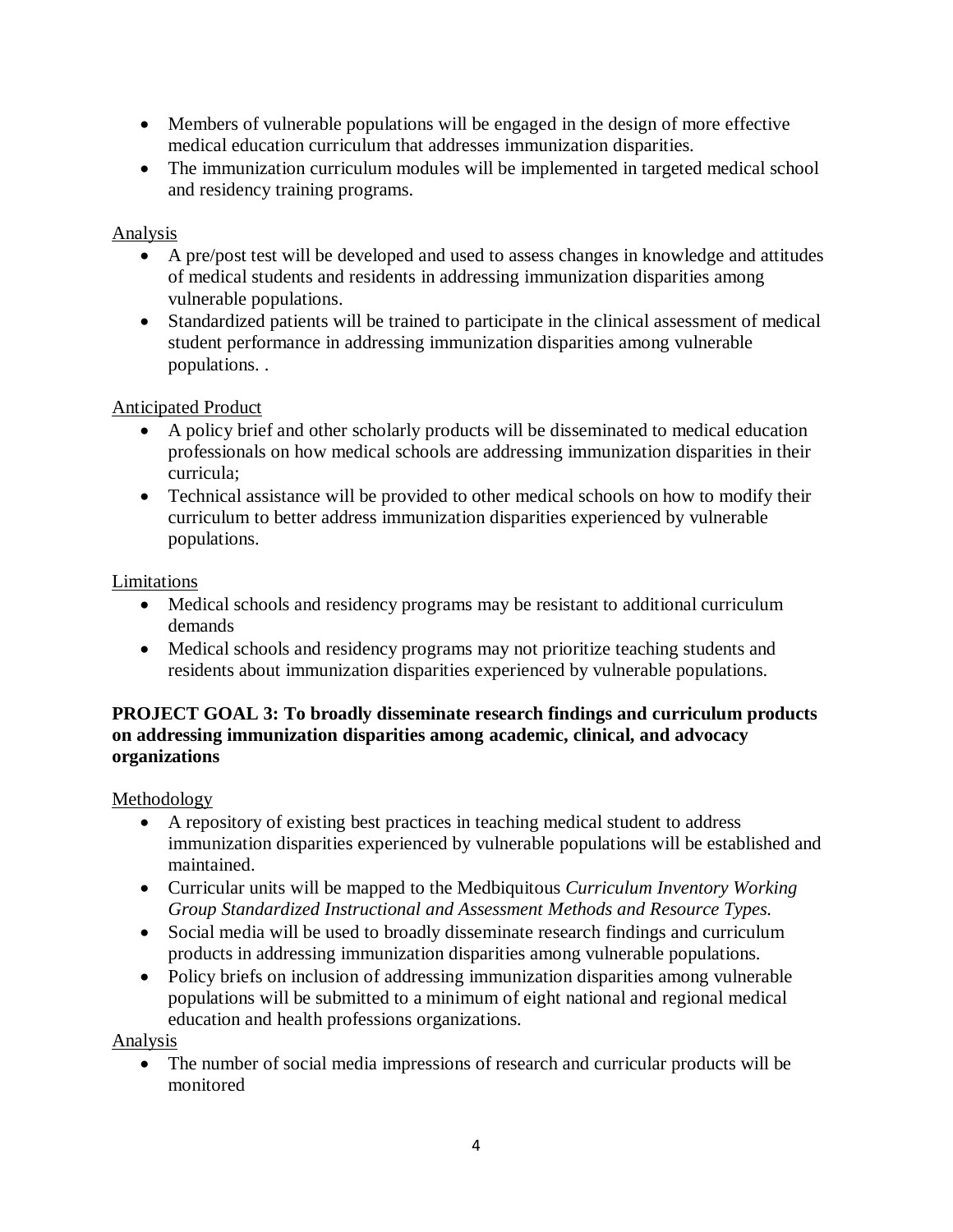- The number of medical students and residents who complete the curriculum will be tracked
- Medical student and residents evaluation of perceived effectiveness of the curricular modules.
- A pre/post survey of knowledge and attitudes about immunization disparities will be completed by medical students and residents exposed to the curricular modules.

#### Anticipated Products

- A web-accessible repository of curricular modules on addressing immunization disparities among vulnerable populations will be established and maintained.
- A policy brief with recommendations about the role of medical schools in training students to address immunization disparities among vulnerable populations will be developed and disseminated.
- Technical assistance will be provided to other medical schools to modify their curriculum to teach students how to address immunization disparities among vulnerable populations..

### Limitations

- Medical schools and residency programs may be resistant to additional curriculum demands
- Medical schools may not prioritize teaching students and residents about immunization disparities among vulnerable population.

## **REFERENCES**:

- Aldridge, R. W., Hayward, A. C., Hemming, S., Yates, S. K., Ferenando, G., Possas, L., . . . Story, A. (2018). High prevalence of latent tuberculosis and bloodborne virus infection in a homeless population. *Thorax, 73*(6), 557.
- Alexander, A. B., Best, C., Stupiansky, N., & Zimet, G. D. (2015). A model of health care provider decision making about HPV vaccination in adolescent males. *Vaccine, 33*(33), 4081-4086. doi:https://doi.org/10.1016/j.vaccine.2015.06.085
- Bednarczyk, R. A., Whitehead, J. L., & Stephenson, R. (2017). Moving beyond sex: Assessing the impact of gender identity on human papillomavirus vaccine recommendations and uptake among a national sample of rural-residing LGBT young adults. *Papillomavirus Research, 3*, 121-125. doi:https://doi.org/10.1016/j.pvr.2017.04.002
- Beijer, U., Wolf, A., & Fazel, S. (2012). Prevalence of tuberculosis, hepatitis C virus, and HIV in homeless people: a systematic review and meta-analysis. *The Lancet infectious diseases, 12*(11), 859-870. doi:10.1016/S1473-3099(12)70177-9
- Cahill S1, Makadon H3,4. (2014). Sexual Orientation and Gender Identity Data Collection in Clinical Settings and in Electronic Health Records: A Key to Ending LGBT Health Disparities. *LGBT Health., 1*(1), 34-41.
- Cassone, A. (2012). Prevalence of tuberculosis, hepatitis C virus, and HIV in homeless people: a systematic review and meta-analysis. *Pathogens and Global Health, 106*(7), 377-377. doi:10.1179/2047772412Z.00000000086
- Fierman, A. H., Dreyer, B. P., Acker, P. J., & Legano, L. (1993). Status of Immunization and Iron Nutrition in New York City Homeless Children. *Clinical Pediatrics, 32*(3), 151-155. doi:10.1177/000992289303200305